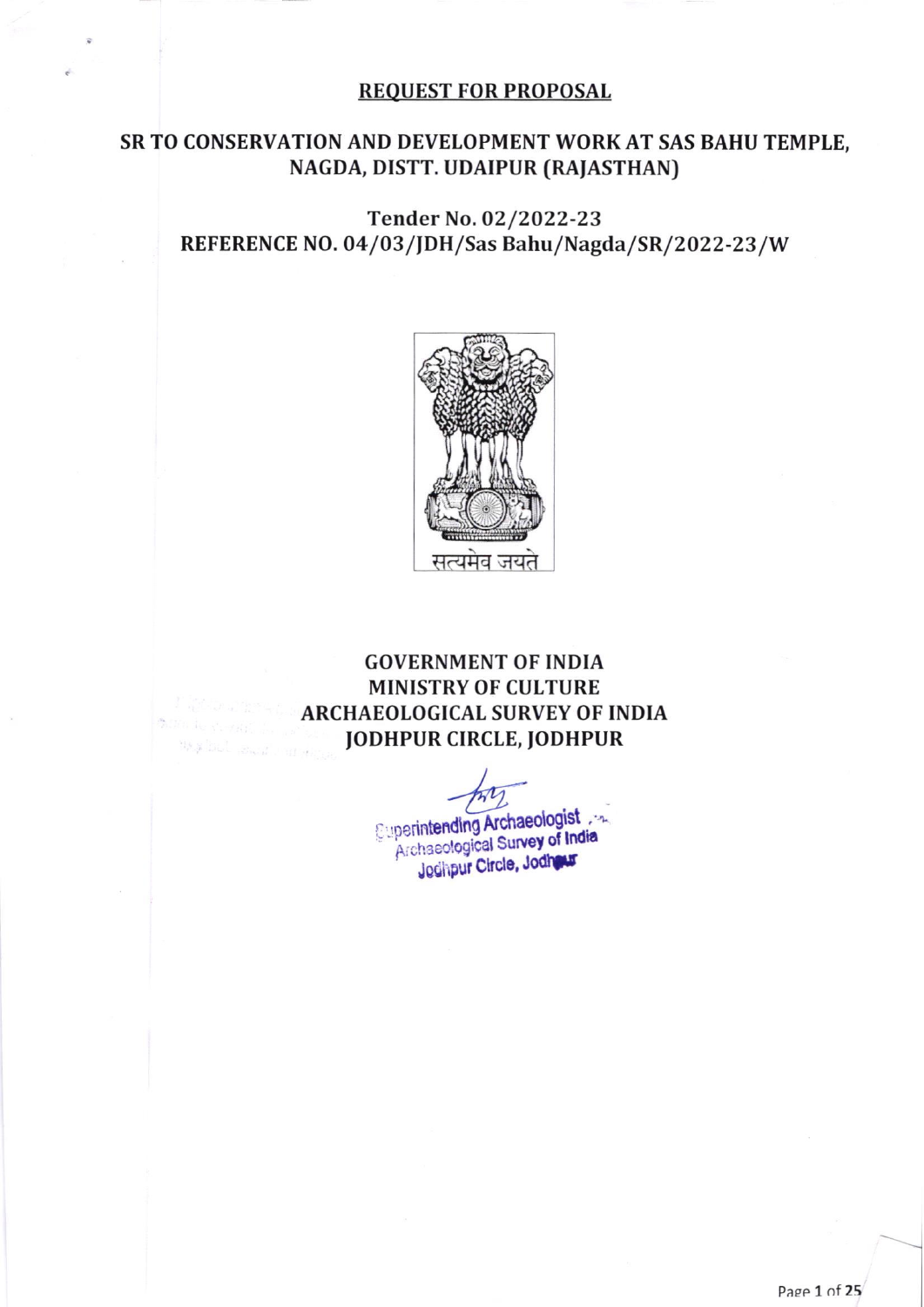### Section-1

## Table — A: Time and Work Frame

# SR TO CONSERVATION AND DEVELOPMENT WORKAT SAS BAHU TEMPLE, NAGDA, DISTT. UDAIPUR (RAJASTHAN)

# Manual bids shall not be accepted.

## CRITICAL DATE SHEET

| 1. | Publishing Date                      | 13.05.2022 | 18:00 Hrs. |
|----|--------------------------------------|------------|------------|
| 2. | Document Download/Sale Start Date    | 13.05.2022 | 18:00 Hrs. |
| 3. | <b>Seek Clarification Start Date</b> | 13.05.2022 | 18:00 Hrs. |
| 4. | Seek Clarification End Date          | 25.05.2022 | 12:00 Hrs. |
| 5. | <b>Pre Bid Meeting Date</b>          | 24.05.2022 | 15:00 Hrs. |
| 6. | <b>Bid Submission Start Date</b>     | 13.05.2022 | 18:00 Hrs. |
| 7. | <b>Bid Submission Closing Date</b>   | 26.05.2022 | 12:00 Hrs. |
| 8. | <b>Bid Opening Date</b>              | 27.05.2022 | 12:30 Hrs. |
| 9. | <b>Bid Validity Date</b>             | 90 Days    |            |

intending Archaeologist ... ... naeological Survey of India Jodhpur Circle, Jodhpur

 $\zeta$